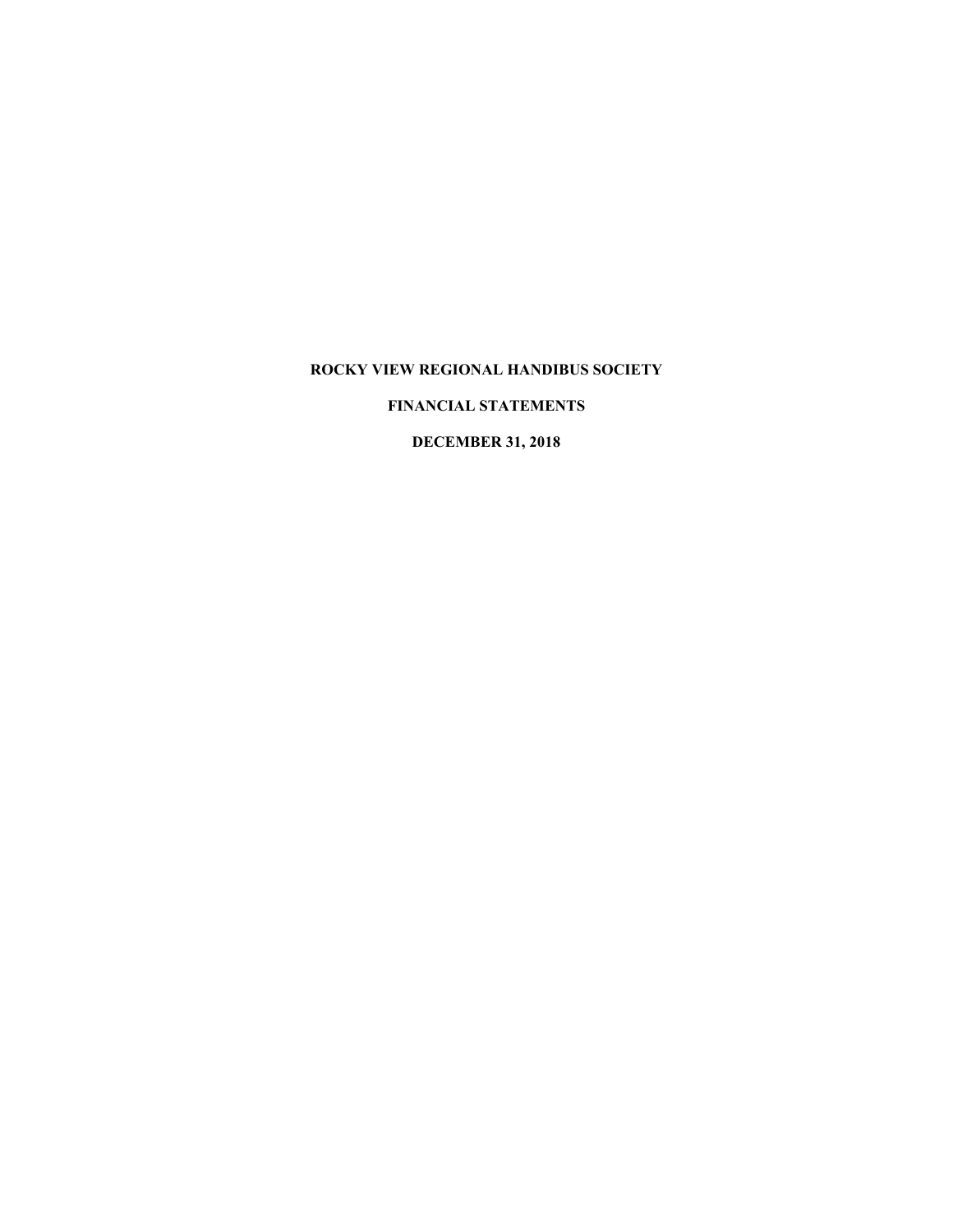**Suite 006, 4616 Valiant Drive NW Calgary, Alberta T3A 0X9 Phone: 403-618-1277 Email: andaf@hotmail.ca**

## **INDEPENDENT AUDITOR'S REPORT**

To the Members of Rocky View Regional Handibus Society:

## **Qualified Opinion**

I have audited the financial statements of Rocky View Regional Handibus Society, which comprise the statement of financial position as at December 31, 2018, and the statements of operations and changes in net assets, and cash flow statement for the year then ended, and notes to the financial statements, including a summary of significant accounting policies.

In my opinion, except for the possible effects of the matter described in the Basis for Qualified Opinion section of my report, the accompanying financial statements present fairly, in all material respects, the financial position of the Society as at December 31, 2018, and its results of operations and its cash flows for the year then ended in accordance with Canadian accounting standards for not-forprofit organizations.

## **Basis for Qualified Opinion**

In common with many not-for-profit organizations, the Society derives revenue from cash donations, the completeness of which is not susceptible to satisfactory audit verification. Accordingly, verification of these revenues was limited to the amounts recorded in the records of the Society.

Therefore, I am not able to determine whether any adjustments might be necessary to cash donations revenues, excess of revenues over expenses, and cash flows from operations for the year ended December 31, 2018, current and net assets as at December 31, 2018. My audit opinion on the financial statements for the year ended December 31, 2018 was modified accordingly because of the possible effect of this limitation in scope.

I conducted my audit in accordance with Canadian generally accepted auditing standards. My responsibilities under those standards are further described in the Auditor's Responsibilities for the Audit of the Financial Statements section of my report. I am independent of the Society in accordance with the ethical requirements that are relevant to my audit of the financial statements in Canada, and I have fulfilled my other ethical responsibilities in accordance with these requirements. I believe that the audit evidence I have obtained is sufficient and appropriate to provide a basis for my opinion.

#### **Responsibilities of Management and Those Charged with Governance for the Financial Statements**

Management is responsible for the preparation of the financial statements in accordance with Canadian accounting standards for notfor-profit organizations and for such internal control as management determines is necessary to enable the preparation of financial statements that are free from material misstatement, whether due to fraud or error.

In preparing the financial statements, Management is responsible for assessing the Society's ability to continue as a going concern, disclosing, as applicable, matters relating to going concern.

Those Charged with Governance are responsible for overseeing the Society's financial reporting process.

#### **Auditor's Responsibilities for the Audit of the Financial Statements**

My objectives are to obtain reasonable assurance about whether the financial statements as a whole are free from material misstatement, whether due to fraud or error, and to issue an auditor's report that includes my opinion. Reasonable assurance is a high level of assurance, but is not a guarantee that an audit conducted in accordance with Canadian generally accepted auditing standards will always detect a material misstatement when it exists. Misstatements can arise from fraud or error and are considered material if, individually or in aggregate, they could reasonably be expected to influence the economic decisions of users taken on the basis of these financial statements.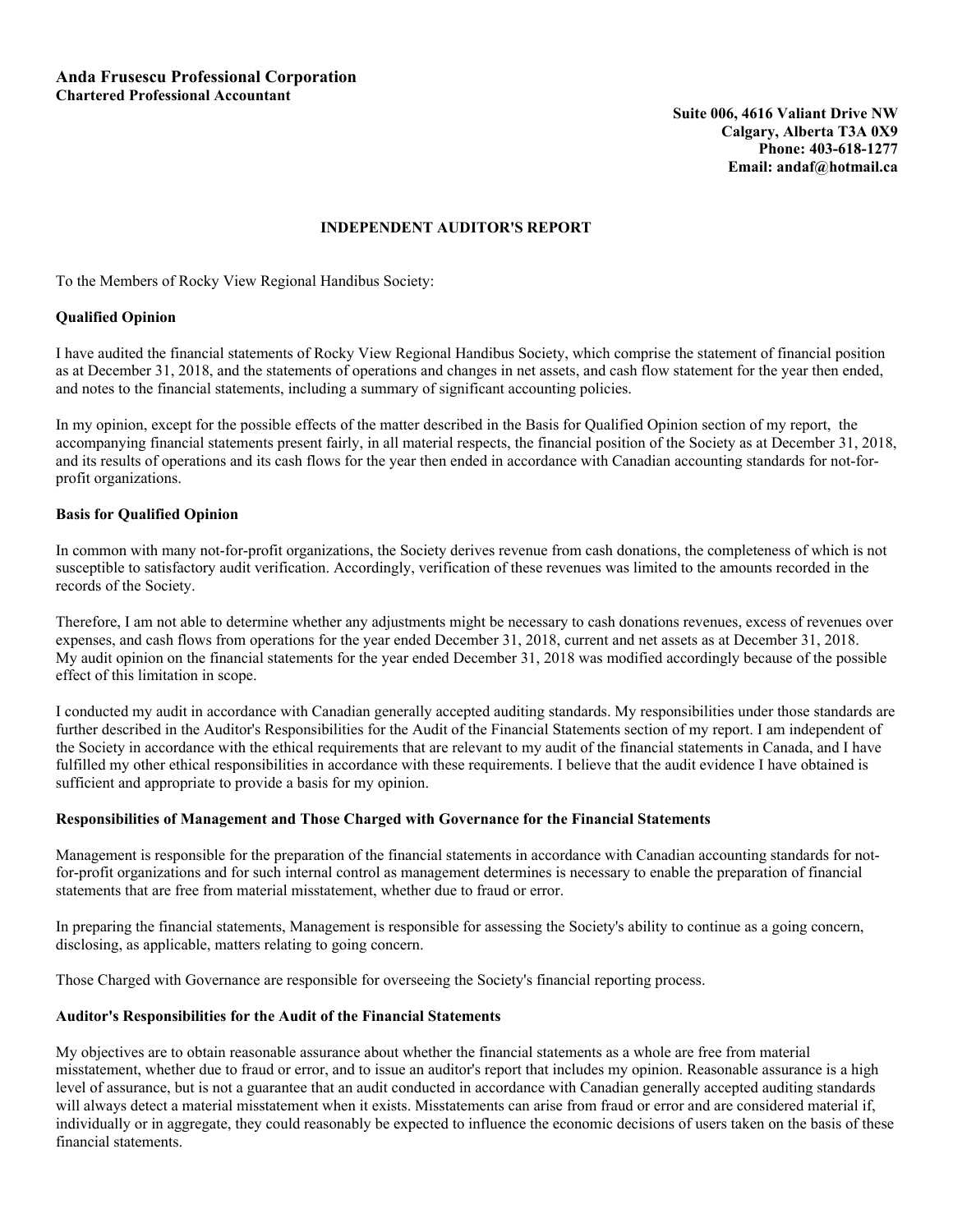As part of an audit in accordance with Canadian generally accepted auditing standards, I exercise professional judgment and maintain professional skepticism throughout the audit. I also:

- Identify and assess the risks of material misstatement of the financial statements, whether due to fraud or error, design and perform audit procedures responsive to those risks, and obtain audit evidence that is sufficient and appropriate to provide a basis for my opinion. The risk of not detecting a material misstatement, as fraud may involve collusion, forgery, intentional omissions, misrepresentations, or the override of internal control.

- Obtain an understanding of internal control relevant to the audit in order to design audit procedures that are appropriate in the circumstances, but not for the purpose of expressing an opinion on the effectiveness of the Society's internal control.

- Evaluate the appropriateness of accounting policies used and the reasonableness of accounting estimates and related disclosures made by management.

- Conclude on the appropriateness management's use of the going concern basis of accounting and, based on the audit evidence obtained, whether a material uncertainty exists related to events or conditions that may cast significant doubt on the Society's ability to continue as going concern. If I conclude that a material uncertainty exists, I am required to draw attention in my auditor's report to the related disclosures in the financial statements or, if such disclosures are inadequate, to modify my opinion. My conclusions are based on the audit evidence obtained up to the date of my auditor's report. However, future events or conditions may cause the Society to cease to continue as a going concern.

- Evaluate the overall presentation, structure and content of the financial statements, including the disclosures, and whether the financial statements represent the underlying transactions and events in a manner that achieves fair presentation.

I communicate with those charged with governance regarding, among other matters, the planned scope and timing of the audit and significant audit findings, including any significant deficiencies in internal control that I identify during my audit.

Calgary, Alberta

*Original Signed*

March 28, 2019 CHARTERED PROFESSIONAL ACCOUNTANT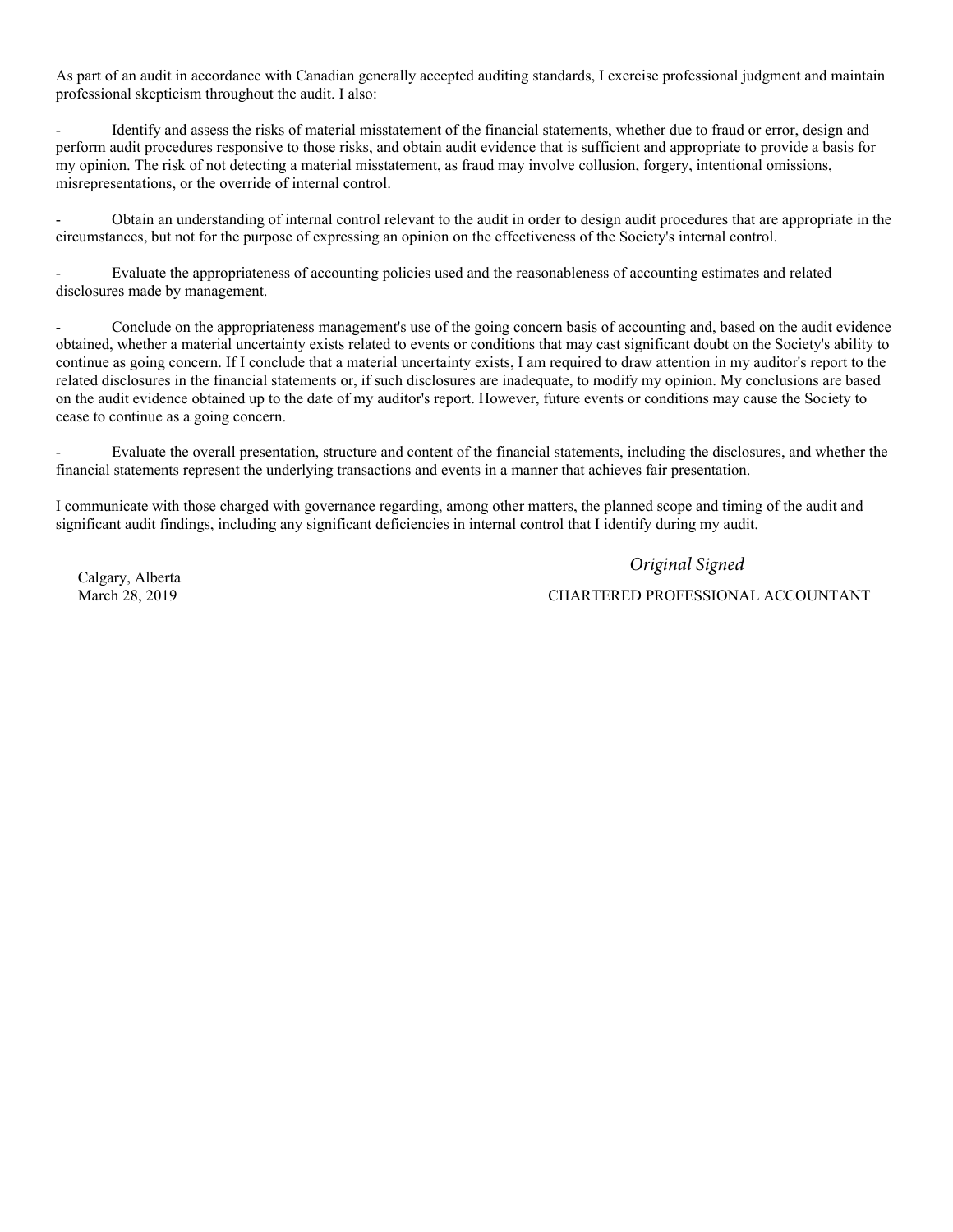# **STATEMENT OF FINANCIAL POSITION**

**AS AT DECEMBER 31, 2018**

|                                                                                                                                                          | 2018                                                           | 2017                                                                             |
|----------------------------------------------------------------------------------------------------------------------------------------------------------|----------------------------------------------------------------|----------------------------------------------------------------------------------|
| <b>ASSETS</b>                                                                                                                                            |                                                                |                                                                                  |
| <b>CURRENT</b><br>Cash and cash equivalent<br>Casino cash (Note 3)<br>Accounts receivable<br>GST receivable<br>Prepaid expenses and deposits<br>Deposits | \$<br>158,337<br>13,503<br>13,974<br>6,206<br>73,616<br>10,000 | \$<br>85,858<br>13,601<br>17,292<br>10,279<br>41,759<br>$\overline{\phantom{0}}$ |
|                                                                                                                                                          | 275,636                                                        | 168,789                                                                          |
| CAPITAL ASSETS (Note 4)                                                                                                                                  | 365,018                                                        | 398,613                                                                          |
|                                                                                                                                                          | \$<br>640,654                                                  | 567,402<br>\$                                                                    |
| <b>LIABILITIES</b>                                                                                                                                       |                                                                |                                                                                  |
| <b>CURRENT</b><br>Accounts payable<br>Deferred casino contributions (Note 5)<br>Deferred grant contributions (Note 7)<br>Vacation payable                | $\mathbf S$<br>62,403<br>13,503<br>$\overline{a}$<br>27,473    | $\mathsf{\$}$<br>31,988<br>13,601<br>40,000<br>26,324                            |
|                                                                                                                                                          | 103,379                                                        | 111,913                                                                          |
| DEFERRED CAPITAL CONTRIBUTIONS (Note 6)                                                                                                                  | 292,951                                                        | 246,300                                                                          |
|                                                                                                                                                          | 396,330                                                        | 358,213                                                                          |
| <b>NET ASSETS</b><br><b>NET ASSETS</b>                                                                                                                   | 244,324                                                        | 209,189                                                                          |
|                                                                                                                                                          | \$640,654                                                      | \$567,402                                                                        |

APPROVED BY THE BOARD:

\_\_\_\_\_\_\_\_\_\_\_\_\_\_\_\_\_\_\_\_\_\_\_\_\_\_\_\_\_ Director *Original Signed*

\_\_\_\_\_\_\_\_\_\_\_\_\_\_\_\_\_\_\_\_\_\_\_\_\_\_\_\_\_ Director *Original Signed*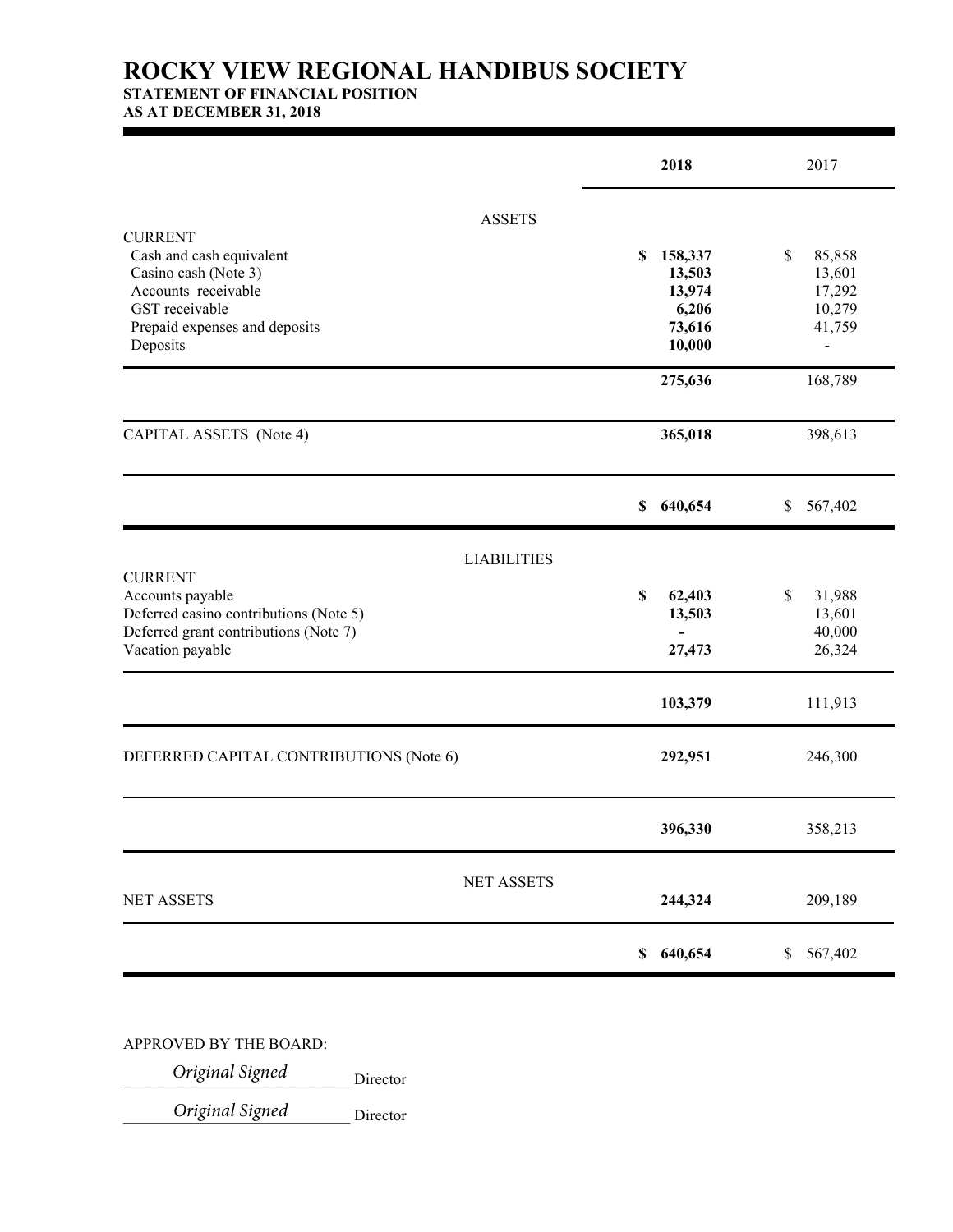# **STATEMENT OF OPERATIONS**

**FOR THE YEAR ENDED DECEMBER 31, 2018**

|                                                     | 2018               | 2017              |
|-----------------------------------------------------|--------------------|-------------------|
| <b>REVENUES</b>                                     |                    |                   |
| Deferred capital contributions                      | \$<br>57,338       | \$<br>136,931     |
| Deferred casino contributions                       | 98                 | 31,852            |
| Passenger subsidies                                 | (4,017)            | (2,956)           |
| Fee for service                                     | 360,160            | 361,810           |
| <b>Municipal Grants</b>                             | 640,338            | 571,104           |
| <b>Provincial Grants</b>                            | 40,000             | $\blacksquare$    |
| Other income                                        | 4,517              | 8,274             |
| Donations                                           | 9,555              | 10,419            |
| User fees                                           | 108,969            | 96,273            |
| Interest                                            | 288                | 219               |
| Donations in kind                                   | 54,000             | $\frac{1}{2}$     |
| Total revenues                                      | 1,271,246          | 1,213,926         |
| <b>EXPENSES</b>                                     |                    |                   |
| Advertising and promotion                           | 2,545              | 1,633             |
| Amortization                                        | 81,583             | 166,984           |
| Bad debts                                           | 1,966              | 1,188             |
| Dues and memberships                                | 1,028              | 4,764             |
| Fuel                                                | 117,820            | 97,172            |
| Insurance                                           | 43,084             | 33,923            |
| Interest and bank charges                           | 3,899              | 3,363             |
| Office                                              | 18,360             | 21,285            |
| Professional fees                                   | 7,200              | 7,200             |
| Rent                                                | 33,600             | 38,400            |
| Repairs and maintenance<br>Salaries and benefits    | 106,713<br>738,059 | 95,120<br>674,376 |
| Telephone                                           | 14,282             | 13,563            |
| Uniforms                                            | 8,520              | 1,923             |
| Utilities                                           | 4,978              | 5,260             |
| Training and education                              | 4,823              | 3,993             |
| Info technology services                            | 30,085             | 21,285            |
| Total expenses                                      | 1,218,545          | 1,191,432         |
| EXCESS OF REVENUES OVER EXPENSES BEFORE OTHER ITEMS | 52,701             | 22,494            |
|                                                     |                    |                   |
| <b>OTHER ITEMS</b><br>Loss on disposal of assets    | (17,566)           | (44, 831)         |
| EXCESS (DEFICIT) OF REVENUES OVER EXPENSES          | \$<br>35,135       | \$<br>(22, 337)   |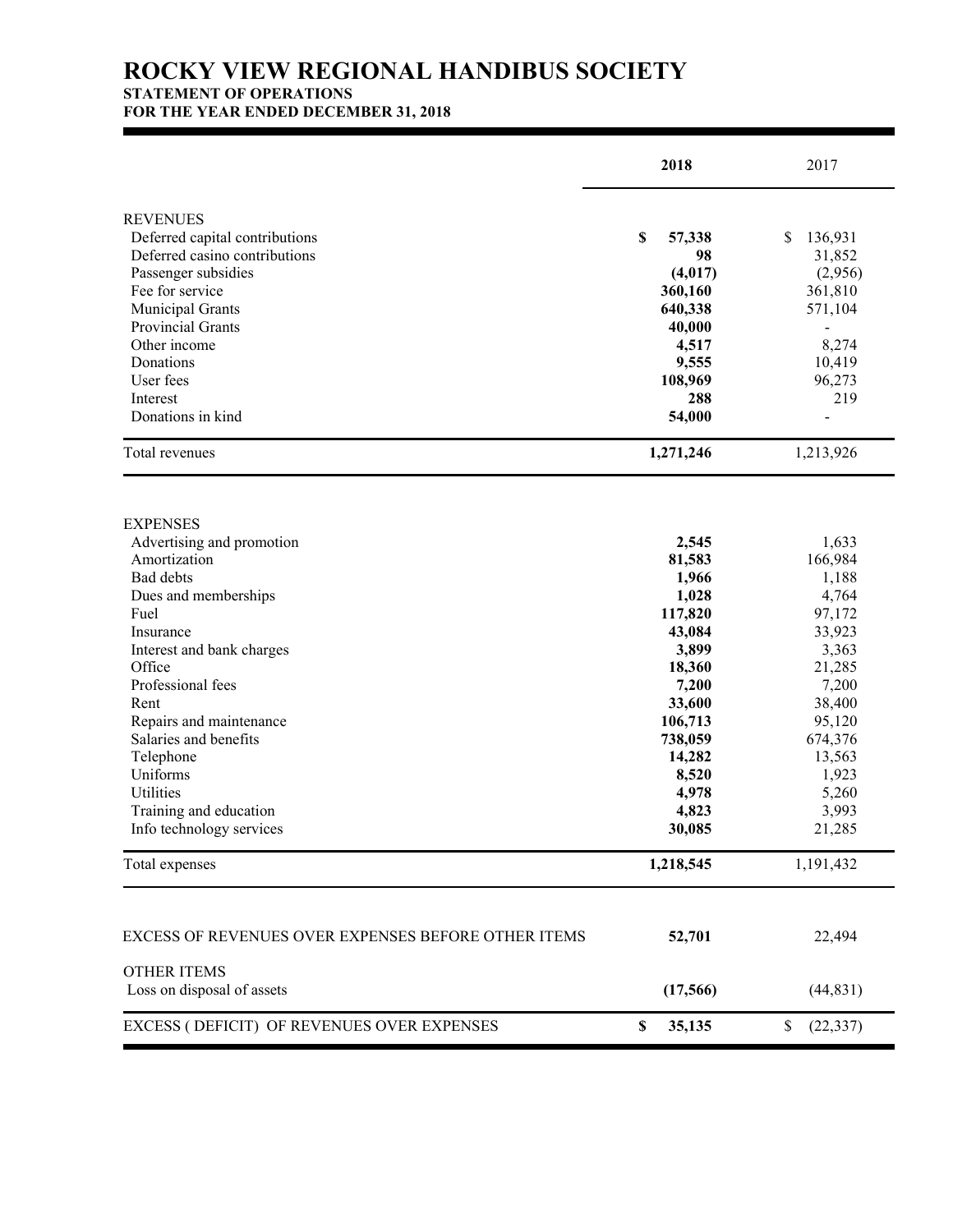# **STATEMENT OF CHANGES IN NET ASSETS**

**FOR THE YEAR ENDED DECEMBER 31, 2018**

|                                                                             | 2018 |                        |  | 2017                 |  |
|-----------------------------------------------------------------------------|------|------------------------|--|----------------------|--|
| BALANCE, beginning of year<br>Excess (Deficit) of revenues over<br>expenses | S    | $209,189$ \$<br>35,135 |  | 231,526<br>(22, 337) |  |
| BALANCE, end of year                                                        |      | 244,324 \$             |  | 209,189              |  |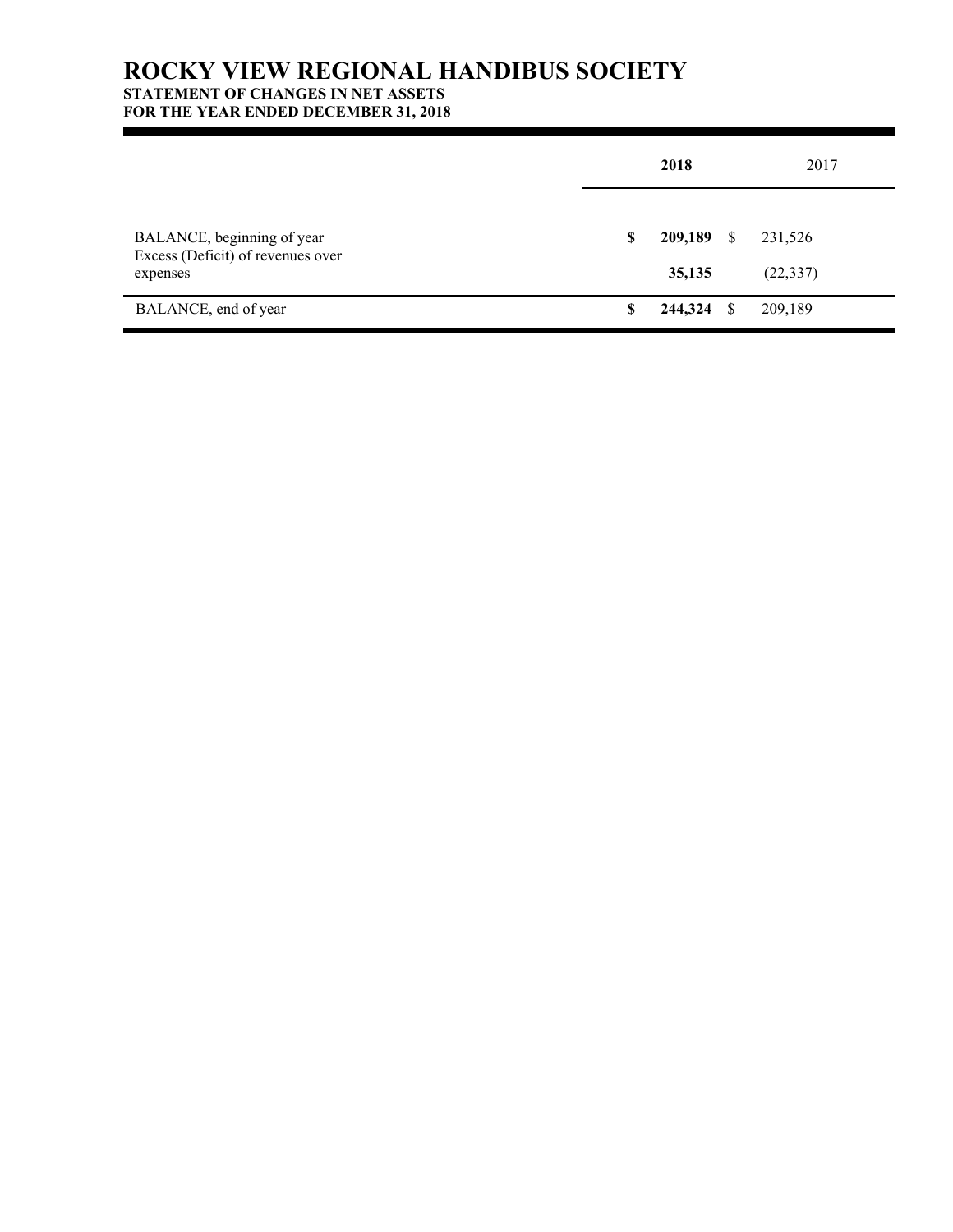# **STATEMENT OF CASH FLOWS**

**FOR THE YEAR ENDED DECEMBER 31, 2018**

| \$<br>52,701<br>81,583<br>(17, 566)<br>(57, 338)<br>59,380<br>(2,633)<br>(31, 857)<br>31,421<br>(40,098)<br>16,213 | 22,494<br>166,984<br>(44, 831)<br>(136, 931)<br>7,716<br>(417)<br>(7, 807)<br>23,408<br>11,792<br>34,692 |
|--------------------------------------------------------------------------------------------------------------------|----------------------------------------------------------------------------------------------------------|
|                                                                                                                    |                                                                                                          |
|                                                                                                                    |                                                                                                          |
|                                                                                                                    |                                                                                                          |
|                                                                                                                    |                                                                                                          |
| 103,989                                                                                                            |                                                                                                          |
| 103,989                                                                                                            |                                                                                                          |
|                                                                                                                    |                                                                                                          |
| (65,387)<br>17,566                                                                                                 | (118,293)<br>45,471                                                                                      |
| (47, 821)                                                                                                          | (72, 822)                                                                                                |
| 72,381                                                                                                             | (38, 130)<br>137,589                                                                                     |
| \$                                                                                                                 | 99,459                                                                                                   |
|                                                                                                                    | 85,858<br>13,601                                                                                         |
|                                                                                                                    | 99,459<br>171,840<br>158,337<br>13,503                                                                   |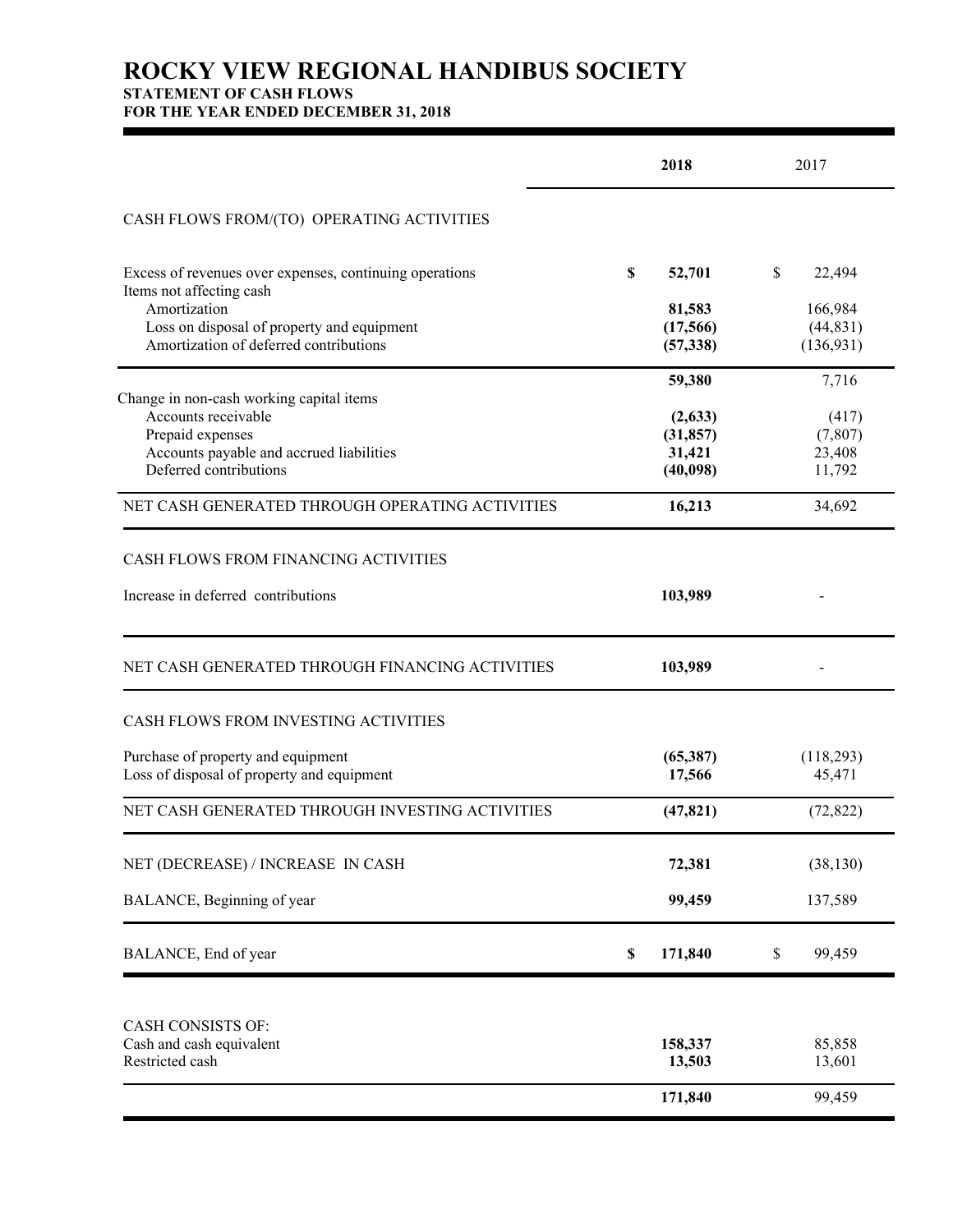# **ROCKY VIEW REGIONAL HANDIBUS SOCIETY NOTES TO THE FINANCIAL STATEMENTS FOR THE YEAR ENDED DECEMBER 31, 2018**

## **1. NATURE OF OPERATIONS**

Rocky View Regional Handibus Society (the "Society") is a non-profit organization that provides transportation for special needs children and seniors in Central Alberta. The Society is incorporated under the Alberta Societies Act, on August 27 1980, and is exempt from income tax under the provision of section 149(1) of the Income Tax Act . The continued operations of the society are dependant of the on-going financial and other support of its sponsors.

# **2. ACCOUNTING POLICIES**

The society's accounting policies and the standards of it's disclosure are in accordance with the Canadian accounting standards for not-for-profit organizations.

#### **Cash and cash equivalent**

Cash and cash equivalents are defined as bank balances that are readily convertible to known amounts of cash and which are subject to an insignificant risk of changes in value.

#### **Capital assets**

Capital assets are recorded at cost. The Society provides for amortization using the declining balance method at rates designed to amortize the cost of the capital assets over their estimated useful lives. The annual amortization rates are as follows:

| Automotive                     | 10 years period |
|--------------------------------|-----------------|
| Office furniture and equipment | 20%             |
| Computer equipment             | 30%             |
| Leasehold improvements         | 20%             |
| Scheduling software            | 20%             |

One half the normal rate of amortization is recorded in the year of acquisition and no provision is recorded in the year of disposition

#### **Revenue recognition**

The Society follows the deferral method of accounting for contributions. Restricted contributions are recorded as revenue in the year in which the related expenses are incurred. Deferred Capital Contributions are recognized as revenue over the estimated life of the related asset using the declining balance method. Unrestricted contributions are recognized as revenue when received or receivable if the amount to be received can be reasonably estimated and collection is reasonably assured.

Fee for service, user fees and other income revenues are recognized on a completion basis.

#### **Contributed services**

Volunteers contributed time to assist the Society in carrying out its programs. Because of the difficulty of determining their fair value, contributed services are not recognized in the financial statements.

#### **Income taxes**

The Society is a not-for-profit organization within the meaning of the Income Tax Act of Canada and is exempt from income taxes.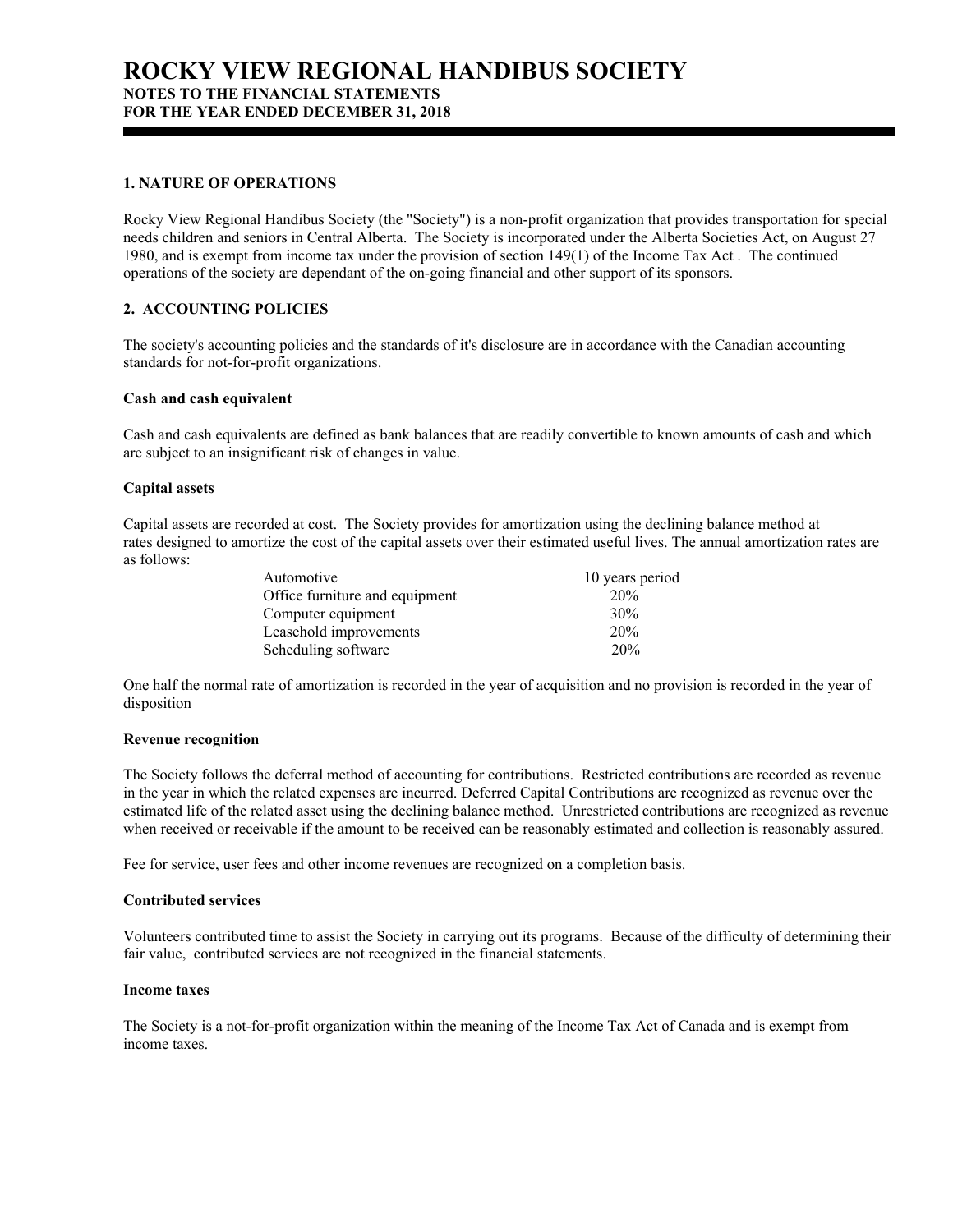# **ROCKY VIEW REGIONAL HANDIBUS SOCIETY NOTES TO THE FINANCIAL STATEMENTS FOR THE YEAR ENDED DECEMBER 31, 2018**

#### **Management estimates**

The preparation of these financial statements in conformity with Canadian accounting standards for not-for-profit organizations requires management to make estimates and assumptions the affect the reported amounts of assets and liabilities, the disclosure of contingent assets and liabilities at the date of the financial statements and the reported revenues and expense during the current period. All estimates are reviewed periodically and adjustments are made to the statement of operations as appropriate in the year they become known.

#### **Financial instruments risks**

Rocky View Regional Handibus Society is exposed to various risks through its financial instruments. The exposure to the risks associated with financial instruments that have the potential to affect its operating and financial performance are managed in accordance with the Risk Management Policy. The objective of the policy is to reduce volatility in cash flow and earnings. The Board of Directors monitors compliance with risk management policies and reviews risk management policies on an annual basis.

#### a) Credit risk

Rocky View Regional Handibus Society is exposed to credit risk resulting from the possibility that parties may default on their financial obligations, or if there is a concentration of transactions carried on with the same party. Management follows a program of credit evaluation of customers and a limit of the amount of credit extended.

#### b) Liquidity risk

Liquidity risk is the risk that Rocky View Regional Handibus Society will not be able to meet a demand for cash or fund its obligations as they come due. Liquidity requirement are meet by preparing and monitoring forecasts of cash flows from operations and maintaining a line of credit.

#### c) Market risk

Market risk is the risk that the fair value or future cash flows of a financial instrument will fluctuate because of changes in market prices. Market risk is comprised of currency risk and interest rate risk.

#### d) Currency risk

Currency risk refers to the risk that the fair value of financial instruments or future cash flows associated with the instruments will fluctuate relative to the Canadian dollar due to changes in foreign exchange rates. Rocky View Regional Handibus Society does not deal in foreign currency.

#### e) Interest rate risk

Interest rate risk refers to the risk that the fair value of financial instruments or future cash flows associated with the instruments will fluctuate due to changes in market interest rats.

#### f) Changes in risk

There have been no changes in the Rocky View Regional Handibus Society's risk exposure from the prior year.

## **3. CASINO CASH**

Casino cash is contributed for the specific purposes of acquiring and maintaining capital assets. Restricted contributions are funds received for specific purposes that have not yet been spent.

|             | 2018         |              | 2017   |  |
|-------------|--------------|--------------|--------|--|
| Casino cash | \$<br>13,503 | $\mathbb{S}$ | 13,601 |  |
|             | \$<br>13,503 | \$           | 13,601 |  |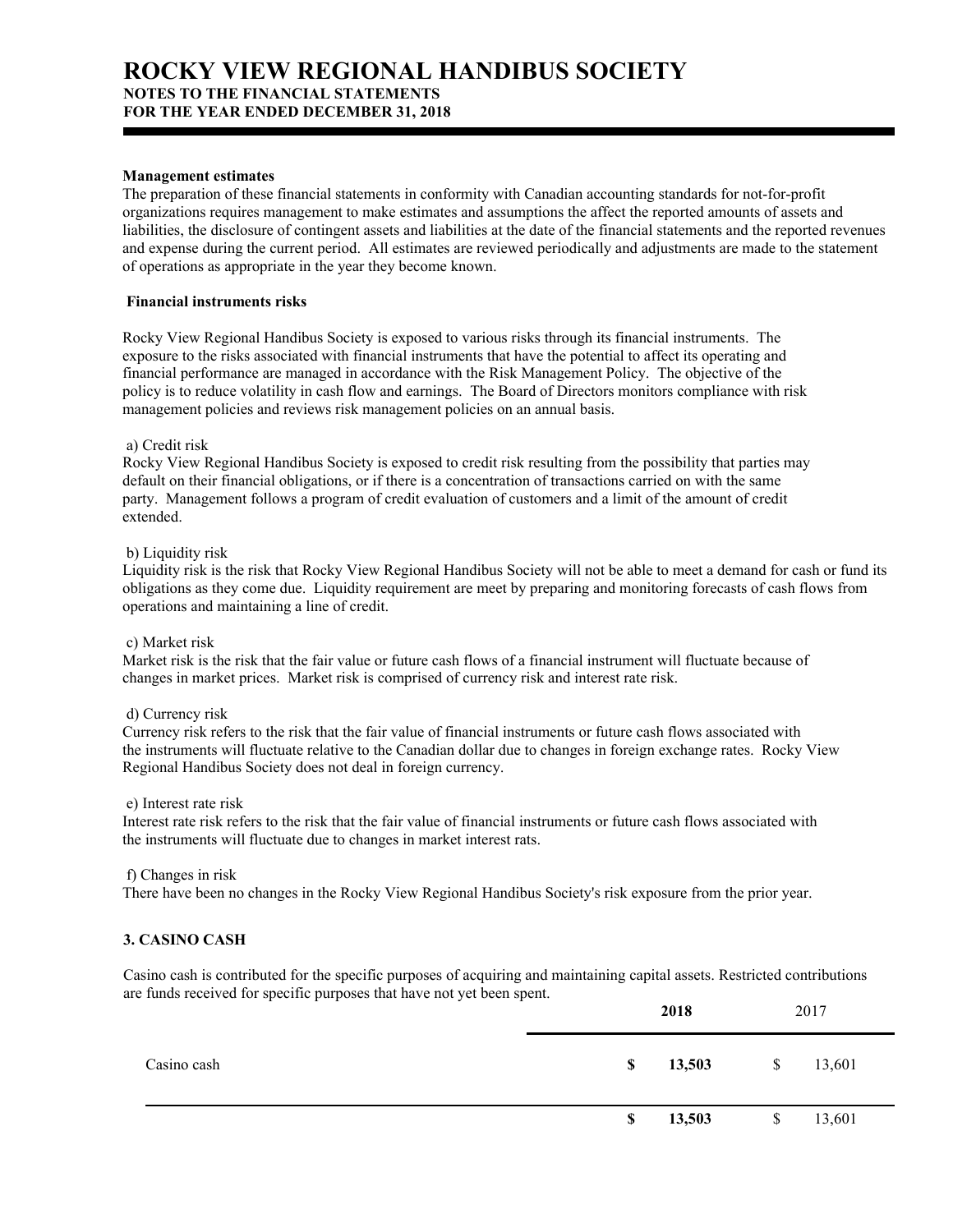# **ROCKY VIEW REGIONAL HANDIBUS SOCIETY NOTES TO THE FINANCIAL STATEMENTS FOR THE YEAR ENDED DECEMBER 31, 2018**

## **4. CAPITAL ASSETS**

|                                              | Cost             | Accumulated<br>Amortization |    | Net<br>2018              | Net<br>2017    |  |
|----------------------------------------------|------------------|-----------------------------|----|--------------------------|----------------|--|
| Automotive<br>Office furniture $&$ equipment | 784.739<br>500   | 455,777 \$<br>95            |    | 328,962<br>405           | 338,268<br>450 |  |
| Computer equipment<br>Scheduling software    | 3,840<br>121,222 | 3,840<br>85,571             |    | $\blacksquare$<br>35,651 | 59,895         |  |
|                                              | 910.301          | 545.283                     | -S | 365,018                  | 398,613        |  |

# **5. DEFERRED CASINO CONTRIBUTIONS**

|                                                               | 2018           | 2017            |
|---------------------------------------------------------------|----------------|-----------------|
| Balance, beginning of the year<br>Amount transferred in (out) | 13,601<br>(98) | 1,809<br>11,792 |
|                                                               | 13,503         | 13,601          |

Deferred casino contributions represent casino funds that are to be used to maintain the property and equipment and assist in paying for office rent and insurance expenditure.

# **6. DEFERRED CAPITAL CONTRIBUTIONS**

|                                                                                            |    | 2018                            | 2017                                              |
|--------------------------------------------------------------------------------------------|----|---------------------------------|---------------------------------------------------|
| Balance, beginning of the year<br>Restricted contributions<br>Amount recognized as revenue | S  | 246,299<br>103,990<br>(57, 338) | 383,230<br>$\overline{\phantom{0}}$<br>(136, 931) |
|                                                                                            | \$ | 292,951                         | 246,299                                           |

Deferred capital contributions represent contributed property and equipment and restricted contributions related to the Society's automotive assets.

## **7. DEFERRED GRANT CONTRIBUTIONS**

|                                |   | 2018                     | 2017         |
|--------------------------------|---|--------------------------|--------------|
| Restricted grant contributions | S | $\blacksquare$           | 40,000<br>\$ |
|                                | S | $\overline{\phantom{a}}$ | 40,000<br>S  |

The Society received in 2016 a grant of \$40,000 from Alberta Culture and Tourism. The annual operating grant is for the purpose of assisting the Society with its operations. In 2018 the operating grant was recognized into income.